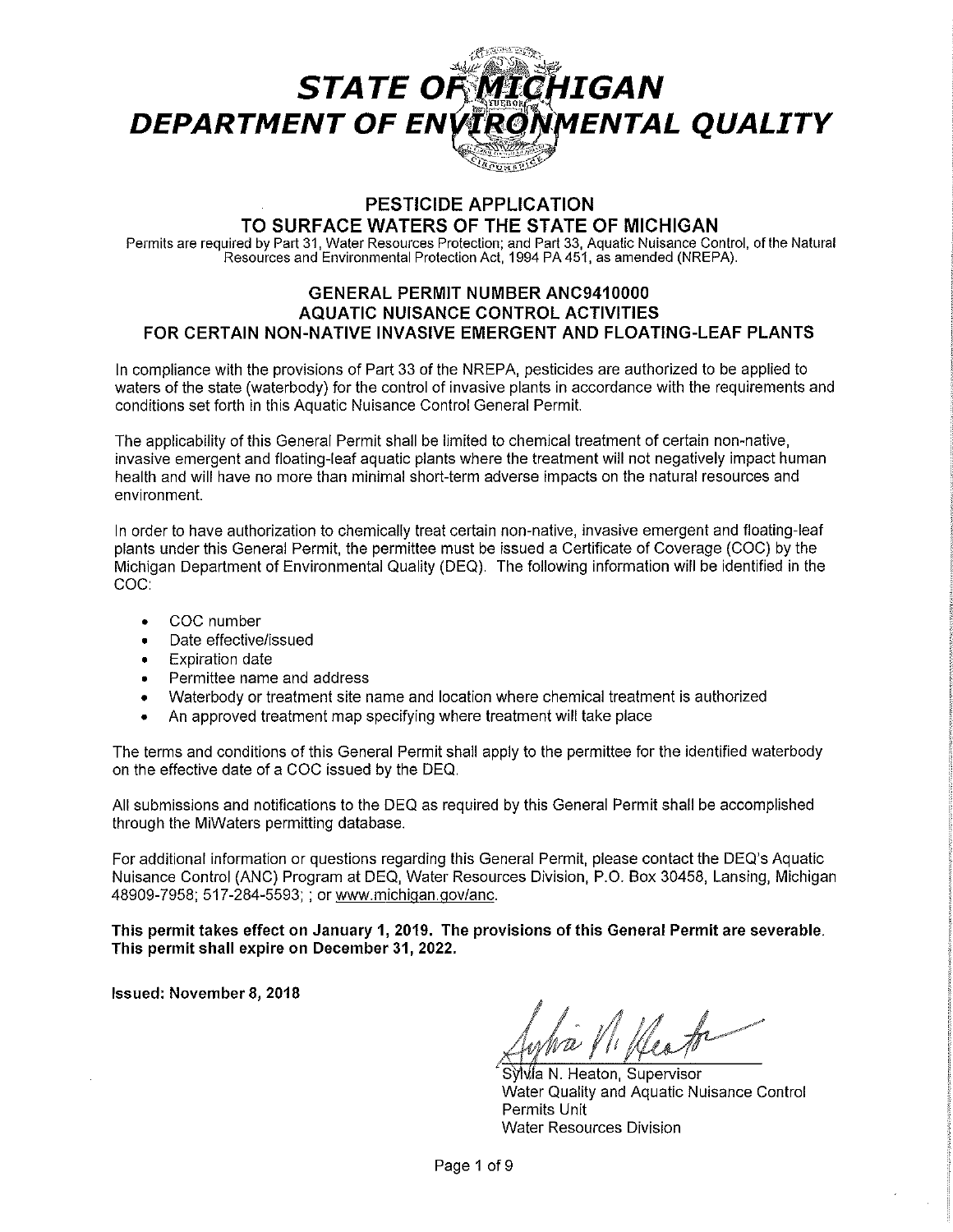## **Section A. Annual Fee for Certificates of Coverage that Cover More than One Year**

In accordance with Section 3309 of Part 33, the permittee shall make payment of an annual fee to the DEQ by April 1 or prior to the first treatment for each year covered by a multi-year COG issued under this General Permit. The annual fee is equal to the initial COG application fee. The annual fee shall be submitted through the "ANG Annual Fee" Schedule of Compliance in the MiWaters permitting database.

## **Initial CDC Application Fee: \$75.00**

## **Section B. Qualified Sites**

A site qualifying for approval to be chemically treated under this General Permit must meet the following criteria:

The target for selective chemical control is one or more of the plant species listed in the document titled "Non-native Species approved for chemical treatment under the ANG General Permit." The list is available at www.michigan.gov/anc; select "Application & Permit Information," then select "General Permits and Pre-Approved Lists of Specific Waterbodies Eligible for Certificates of Coverage (COG)," and then select "Non-native Species approved for chemical treatment under the ANG General Permit."

#### **Section C. Authorizations and Coverage Provisions**

#### **1. Authorized Areas**

Chemical treatment for control of non-native, invasive emergent or floating-leaf plants is authorized only to qualified sites as defined by this General Permit, specified by the issued COG, and to areas delineated on the approved treatment map attached to the COG, or through an expansion due to an infestation of an adjacent area in accordance with Section 3311 of Part 33 or approved revision to add treatment areas.

Prior to issuance of the COG under this General Permit, areas where chemical treatment for control of non-native, invasive emergent or floating-leaf plants is undertaken must be either under the legal control of the permittee or the party(ies) who has/have granted the permittee authority to treat, or otherwise under legal control as specified in Section 3308 of Part 33.

## **2. Chemical Application**

The permittee shall comply with this permit and all pesticide label instructions to protect self, others, and the environment. The label is provided with the pesticide container. It explains how to use the pesticide safely, and effectively, and may suggest ways to avoid unintended impacts to human health and the environment. Read and understand the label before mixing or applying any pesticide. Most labels list a toll-free number for consumers. Pesticide labels are federally-approved legal documents and their requirements are enforced under both federal and state laws.

The permittee may apply only those specific chemical products that are approved by the DEQ and listed on the chemical table titled "Chemicals approved for use under the ANG General Permit for Certain Non-Native Invasive Emergent and Floating-leaf Plants." This chemical table is available from the ANG Program upon request or at www.michigan.gov/anc; select "Application & Permit Information," then select "General Permits and Pre-Approved Lists of Specific Waterbodies Eligible for Certificates of Coverage (COG)," and then select "Chemicals approved for use under the ANG General Permit for Certain Non-Native Invasive Emergent and Floating-leaf Plants." The necessary application rate may depend on the target species, the timing of the treatment, the use of additives such as surfactants, and various site conditions (refer to the federal product label).

Some chemical products may require special applicator certifications. Refer to the federal product label for applicator certification requirements.

## **3. Treatment Intervals**

With few exceptions, the products approved for use in Section C.2. of this General Permit have a minimum length of time required between each treatment in the same area(s) of impact, in accordance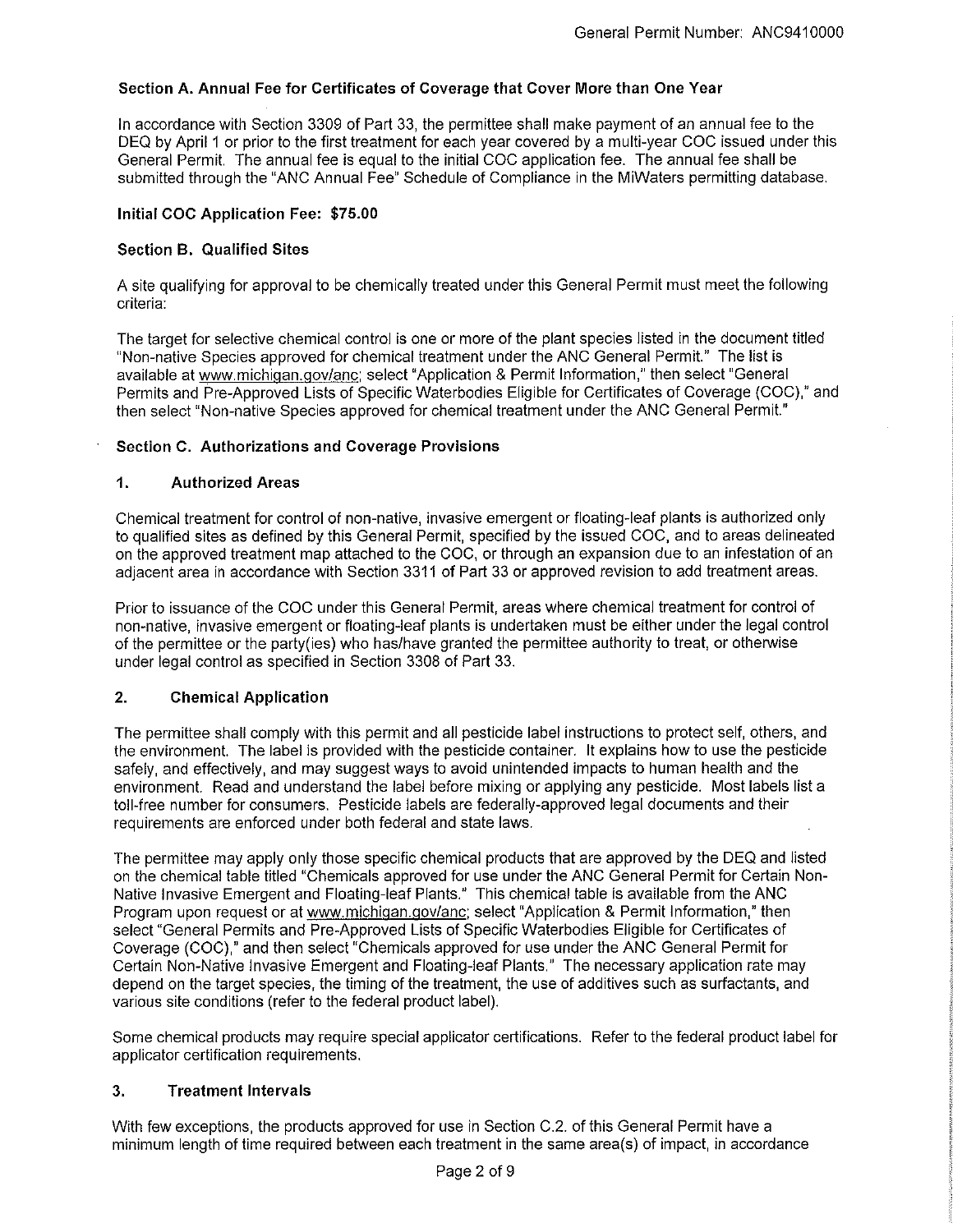with the federal product label. Some of the federal product labels also have limits on the total amount of chemical applied annually per treatment area. Follow the federal treatment interval and annual limits. Further restrictions are outlined in Section C.4. of this permit.

## **4. General Conditions**

This General Permit is intended to allow for the selective chemical control of the non-native invasive emergent and floating-leaf plant species listed in the table titled "Plant Species approved for chemical treatment under the Aquatic Nuisance Control General Permit for Certain Non-native Invasive Emergent and Floating-leaf Plants." The intentional chemical treatment of native species is a violation of this permit.

Multiple products with the same active ingredient are approved by this permit. Do not apply multiple formulations of the same active ingredient that, in combination, exceed 1) either of the product label application rates and/or active ingredient concentration for the target species and site conditions, or 2) the approved application rate on this permit, if it is lower than the maximum label rate.

Glyphosate and imazapyr products are broad-spectrum herbicides and can damage all types of vegetation. Triclopyr is generally selective against only broad-leaf species such as purple loosestrife; however, it may also affect other species. All herbicides are to be applied in a manner which best targets the invasive species. Refer to the product label requirements and suggestions to optimize selectivity. The applicator is expected to take all practical measures to avoid impacting non-target vegetation and make each treatment as selective as possible, such as through the careful selection of equipment, method of application, and timing of treatment. Injury to non-target vegetation due to lack of proper precautions and/or measures is a violation of this permit.

Prior to each treatment with ProcellaCOR, the "ProcellaCOR Treatment Notification" Schedule of Compliance must be submitted in the MiWaters permitting database no less than two (2) weeks before the anticipated treatment date. The notification form will require an updated treatment map delineating the ProcellaCOR treatment area and the prescribed application rate (in ounces per acre-foot). Approval of the Schedule of Compliance by the DEQ is required prior to the treatment with ProcellaCOR.

With few exceptions, the federal labels for aquatic herbicides require setback distances from active surface water intakes used for potable drinking water. Such intakes exist in inland lakes and along the Great Lakes and connecting waters and serve as drinking water sources for some communities. Refer to the specific product label for setback requirements or guidelines prior to application of these products. Contact the local drinking water authority in proximity to the treatment area if you are unsure about the local drinking water source and location of the intake.

For treatment of all waterbodies in Ingham County, the permittee shall notify the Ingham County Drain Commission a minimum of two (2) working days prior to application of chemical(s). Notify Mr. Eric Daldos by e-mail at EDaldos@ingham.org. Notification must include the date, time, and location(s) of the proposed chemical use. A copy of the notification shall be uploaded in MiWaters through the "ANC Notification of Ingham County Drain Commissioner" Schedule of Compliance for the associated permit. For general questions to the Ingham County Drain Commissioner, contact the office at 517-676-8381 between 8:00 a.m. and 5:00 p.m., Monday through Friday.

Upon receipt of written notification from the DEQ, the permittee may be required to fulfill any of the following requirements:

- Conduct the chemical treatment only when a DEQ representative is present.
- Notify the DEQ not less than two (2) working days in advance of chemical treatment(s).
- Submit an accurate map or written description of the exact locations where each chemical was applied to the DEQ within 24 hours of the completion of each treatment.
- In addition to the normally required notification, also notify other person(s) specified by the DEQ.
- Satisfy additional reporting requirements (instead of, or in addition to, the requirements listed below in Section D).
- Allow the DEQ or its representative to collect a sample of the chemical(s) used before or during any chemical treatment.
- Apply chemicals so that swimming restrictions are not imposed on any Saturday, Sunday, or state-declared holiday.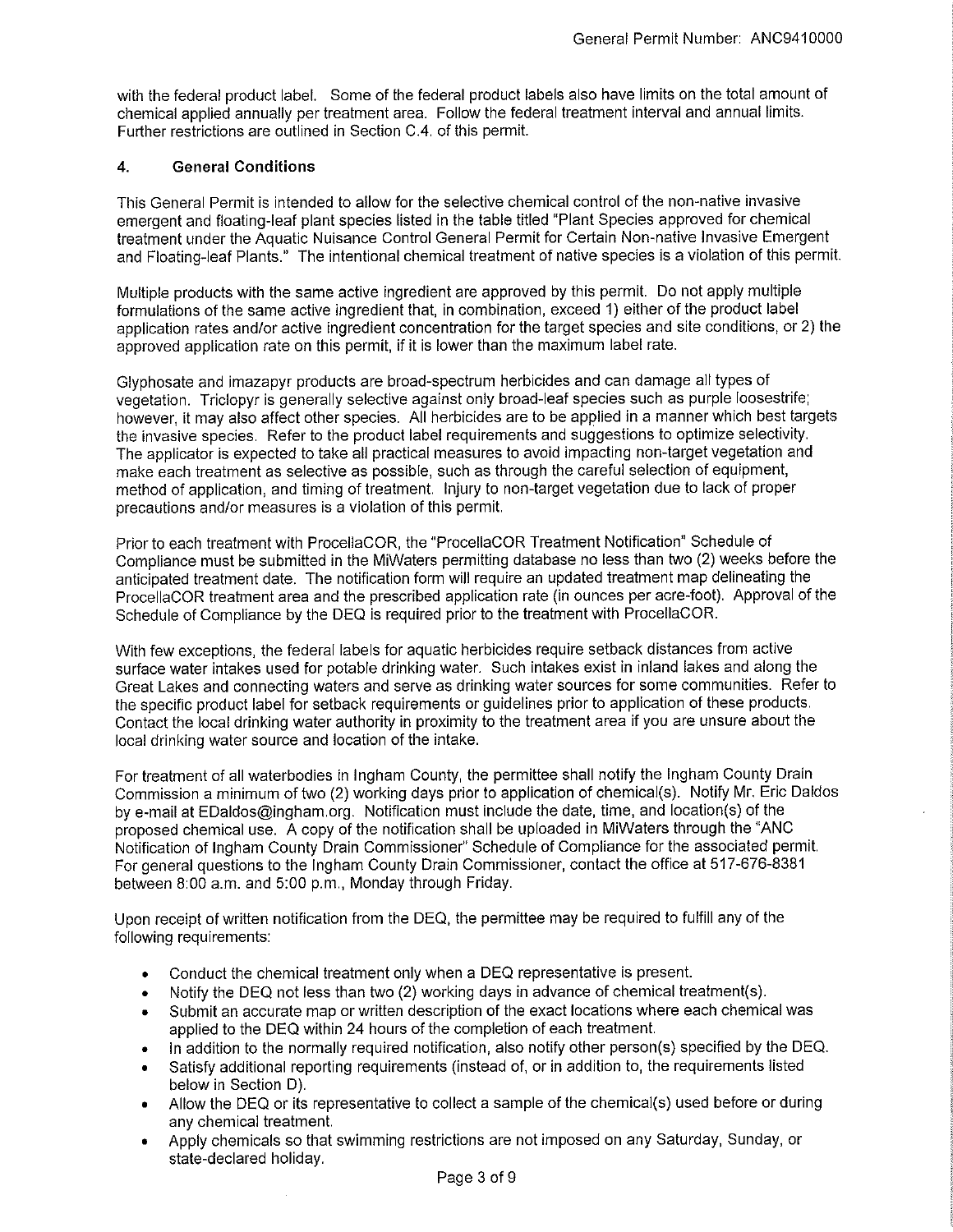- Take special precautions to avoid or minimize potential impacts to human health and safety, the environment, and non-target organisms.
- Perform water residue analysis to verify the chemical concentrations in the waterbody according to a frequency, timing, and methodology approved by the DEQ.
- Any other requirements determined by the DEQ as necessary to protect the natural resources or the public health and safety, to prevent economic loss or impairment of recreational uses, to protect non-target organisms, or to help ensure control of the aquatic nuisance.
- Hire a certified pesticide applicator where treatment may affect significant or unique natural resources and/or human health interests.
- Implement other measures to avoid impacting sensitive natural resources, environmental attributes and human health, such as federally or state-listed endangered or threatened species, unique habitats or ecosystems, designated critical dunes, designated environmental areas, critical fish spawning areas, and community drinking water intakes.

#### **5. Notification and Posting Requirements**

The ANG statute allows a permittee to expand the area of impact, without a formal revision of the treatment area, beyond that authorized in the COG issued under this General Permit to include adjacent (as defined in Section F. Definitions) areas of the same waterbody or treatment area that became infested after the application was submitted. These areas allowed for expansion, without a formal revision, include **only infestations of non-native species,** as defined in Section F. Definitions. The expansion treatment must use the same chemicals and application rates as those currently authorized in the permit.

The permittee shall submit: (1) a notification of an impending expansion treatment, and (2) an expansion report.

- 1. Notification of impending expansion treatment If expanding the area of impact for treatment of an infestation, the permittee shall notify the DEQ prior to the initial treatment of the impending expansion area. This notification may be submitted by telephone at 517-284-5593 or by e-mail at deq-wrd-anc@michigan.gov, except in the following two situations:
	- a) The original area of impact authorized on the permit or COG is greater than 100 acres and the proposed expansion exceeds 50 percent of the original authorized area.
	- b) The treatment area expansion is proposed in a waterbody or treatment area that is located within or along the shoreline of the Great Lakes or inland waters in a municipality or township on the list in Appendix A.

In these two situations, the permittee shall complete the "ANC Pre-Expansion Notification" Schedule of Compliance in the MiWaters permitting database not less than two (2) full business days before the planned treatment of the expanded area. This notification shall include a map of the proposed expansion area(s), a list of chemical(s) to be applied, the date and time of anticipated treatment, written authorization to treat, and contact information for the on-site chemical applicator. The DEQ has two (2) business days to notify the permittee of any specific concerns about the proposal.

2. Expansion Report Form - The permittee shall complete the "ANG Treatment Expansion Report" Schedule of Compliance in the MiWaters permitting database not later than 15 business days following the initial expansion treatment.

Unless alternative notifications are specified by the COG, the permittee is required to notify, in writing, an owner of any adjacent property within 100 feet of the area of impact, not less than seven (7) days, and not more than 45 days, before each initial chemical treatment of the calendar year, in accordance with Section 3310(h) of Part 33. If the owner is not the occupant of the waterfront property or the dwelling located on the property, then the owner is responsible for notifying the occupant. This notification requirement also applies to each new, or expanded, area of impact added during the calendar year.

Notice of the chemical application must be posted prior to each chemical application and shall remain posted for a minimum of 24 hours or until all water use restrictions have expired, whichever is later, in accordance with Section 3310(d) of Part 33. Postings shall also be placed at likely points of public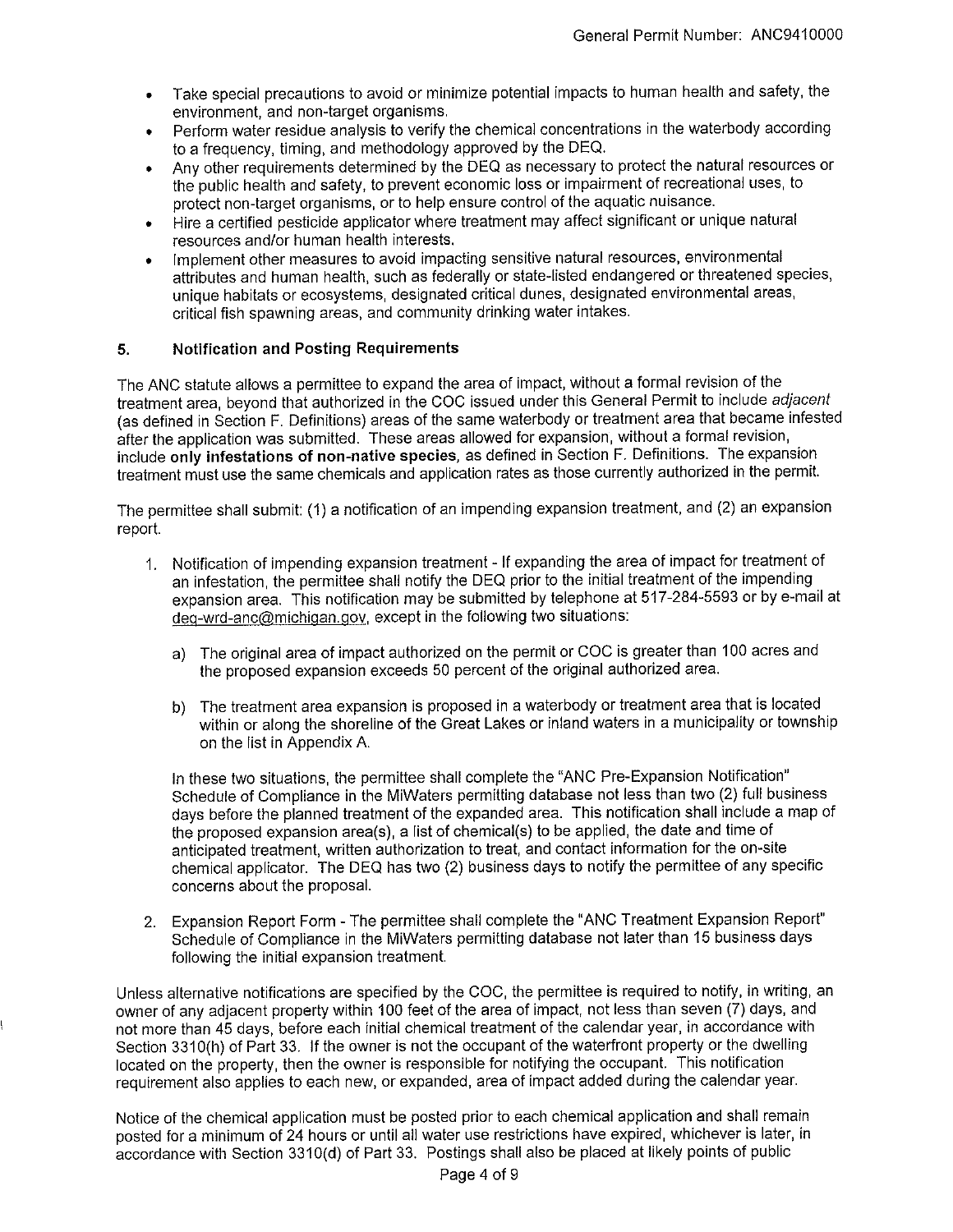access in non-shoreline treatment areas. Alternate posting locations may be approved on a case-bycase basis by the DEQ upon written request from the permittee. The written request must explain the necessity for alternative posting locations and a description of the proposed posting locations, including a map for clarification. An alternate posting request shall be submitted through the MiWaters permitting database as an attachment to the permit application or revision request.

Water use restrictions listed on the label for the specific product (i.e., trade name) used shall be included on the posting sign. In addition, a 24-hour water use restriction for swimming/entry shall be indicated for all chemical applications. A posting sign template is available at www.michigan.gov/anc; select "Application & Permit Information," and then select "Posting Sign."

#### **Section D. Reporting and Recordkeeping**

#### **1. Environmental Impacts**

The permittee is required to immediately contact the DEQ's ANC Program at 517-284-5593 and complete the "ANC Notification of Human or Resource Impacts" Schedule of Compliance in the MiWaters permitting database if any fish or wildlife damage or significant non-target plant or human safety impacts occur in association with any chemical application.

#### **2. Treatment Report**

A complete report shall be submitted via the "ANC Treatment Report" Schedule of Compliance must be submitted in the MiWaters permitting database not later than November 30 of each year the COC is in effect, even if treatment is not undertaken.

#### **3. Record Retention**

The permittee shall keep written or electronic records as required in this permit. These records must be accurate, complete, and sufficient to demonstrate compliance with the conditions of this permit. All records shall be made available within two (2) calendar days to the DEQ upon request, or within a time frame agreed upon by the DEQ and the permittee.

The permittee shall obtain and maintain written permission from each bottomland owner in the area of impact for a minimum of one (1) year from the expiration date of the COC issued under this General Permit, unless exempt under Section 3308 of Part 33.

All other records shall be retained for a minimum of one (1) year beyond the expiration date of the COC issued under this General Permit.

## **Section E. Liability**

#### **1. Noncompliance**

Initiation of any work on the permitted project confirms the permittee's acceptance and agreement to comply with all terms and conditions of this General Permit. Noncompliance with these terms and conditions of the General Permit, shall be cause for the modification, suspension, or revocation of the COC, in whole or in part. Further, the DEQ may initiate criminal and/or civil proceedings to correct deficiencies, protect public health and natural resources, and secure compliance with statutes. Federal pesticide label requirements are incorporated into this permit by reference. Violation of federal pesticide label requirements is considered a violation of this permit.

The issuance of this General Permit does not authorize violation of any federal, state or local laws or regulations, nor does it obviate the necessity of obtaining such permits, including any other DEQ permits or approvals from other units of government, as may be required by law.

Nothing in this permit shall be construed to preclude the initiation of any legal action or relieve any permittee from any responsibilities, liabilities or penalties to which the permittee may be subject under the Endangered Species Act of 1973 (Title 16 of the United States Code, Section 1531 et seq.), or Part 365, Endangered Species Protection, of the NREPA.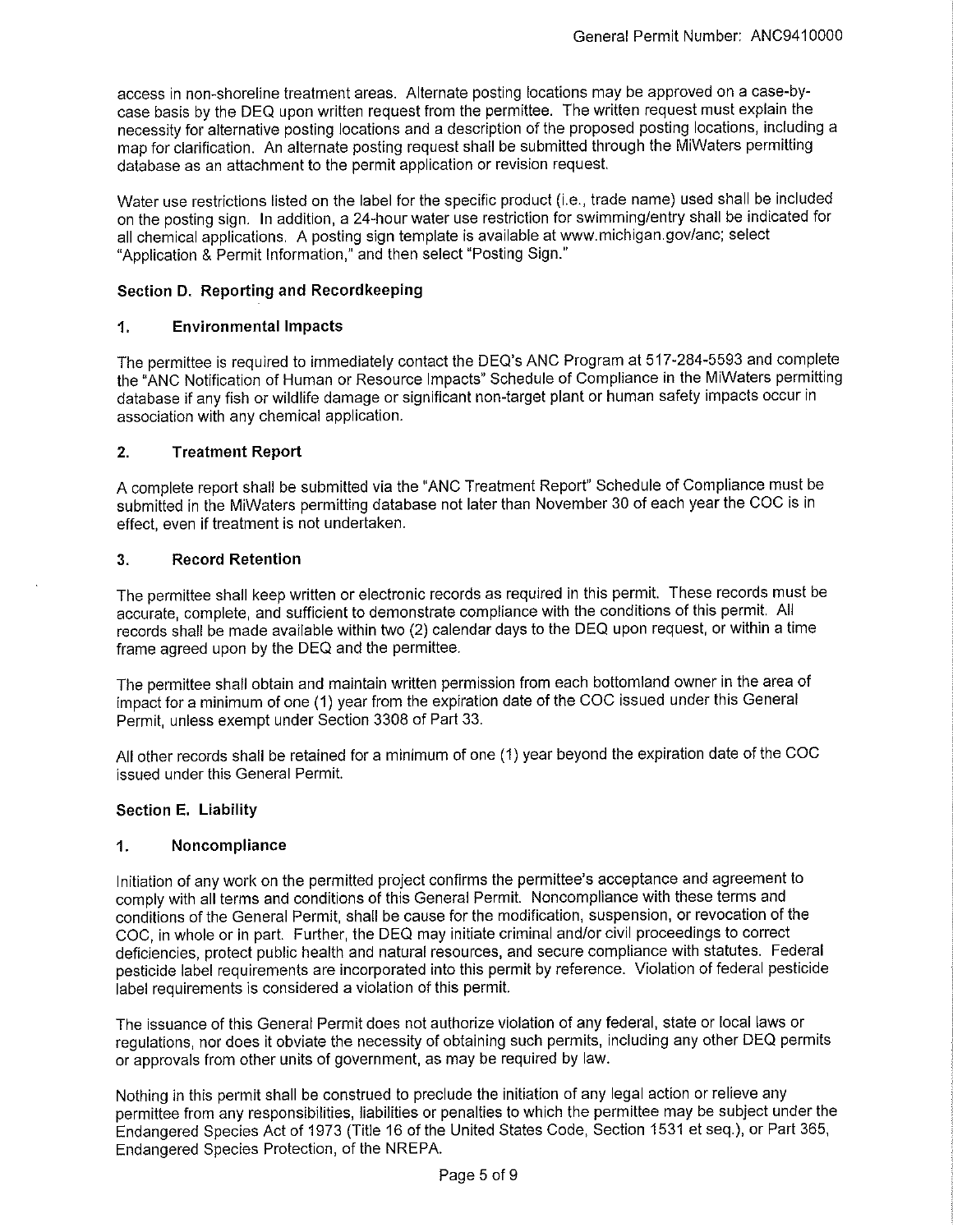## **2. Property Rights**

This General Permit does not convey property rights in either real estate or material, nor does it authorize any injury to private property or invasion of public or private rights.

#### **3. Indemnification**

The permittee shall indemnify and hold harmless the State of Michigan and its departments, agencies, officials, employees, agents and representatives for any and all claims or causes of action arising from acts or omissions of the permittee, or employees, agents, or representatives of the permittee, undertaken in connection with this General Permit. This General Permit shall not be construed as an indemnity by the State of Michigan for the benefit of the permittee or any other person.

#### **4. Right of Entry**

The permittee shall allow the DEQ the following actions upon the presentation of credentials:

- To enter upon the permittee's premises where application equipment is located or in which any records are required to be kept under the terms and conditions of this permit
- To copy any records required to be kept under the terms and conditions of this permit
- To inspect equipment for use under this permit
- To sample chemicals, discharges, chemical products, and waterbodies

#### **5. Laboratory and Analytical**

When required by this permit or per the pesticide product label, laboratory analytical methods, practices and product or water sampling techniques shall be performed in accordance with standard laboratory guidelines. The permittee shall periodically calibrate and maintain all monitoring instrumentation at necessary intervals to ensure accuracy of measurements. When outside contractors or volunteers perform sampling and analysis, the permittee shall ensure that said contractors or volunteers are sufficiently qualified to perform the required sampling and analysis, and that the quality control measures listed above are properly executed.

#### **6. Permission to Treat**

The permittee shall obtain authorization to chemically treat the proposed area of impact by obtaining written permission from each property owner who owns bottom lands in the area of impact. Written authorization from all property owners within the area of impact is required for each calendar year that the COG issued under this permit is in effect, prior to chemical treatment. It is the responsibility of the permittee to ensure that all permissions within the permitted treatment area are up to date each calendar year.

Written authorizations shall be maintained for one (1) year from the expiration date of the permit and shall be made available within two (2) calendar days to the DEQ upon request, or within a time frame agreed upon by the DEQ and the permittee.

## **Section F. Definitions**

Adjacent: An area of impact, contiguous to an approved treatment area, permissible for expansions for an infestation per Section 3311(3) of Part 33.

Emergent plants: A plant that is rooted in the sediment with most parts of the plant maintained above the waterline.

Floating-leaf plants: Plants with leaves and flowers that float on the water surface.

Infestation: Includes any non-native invasive species that have grown into dense, monotypic stands causing ecological or economic harm.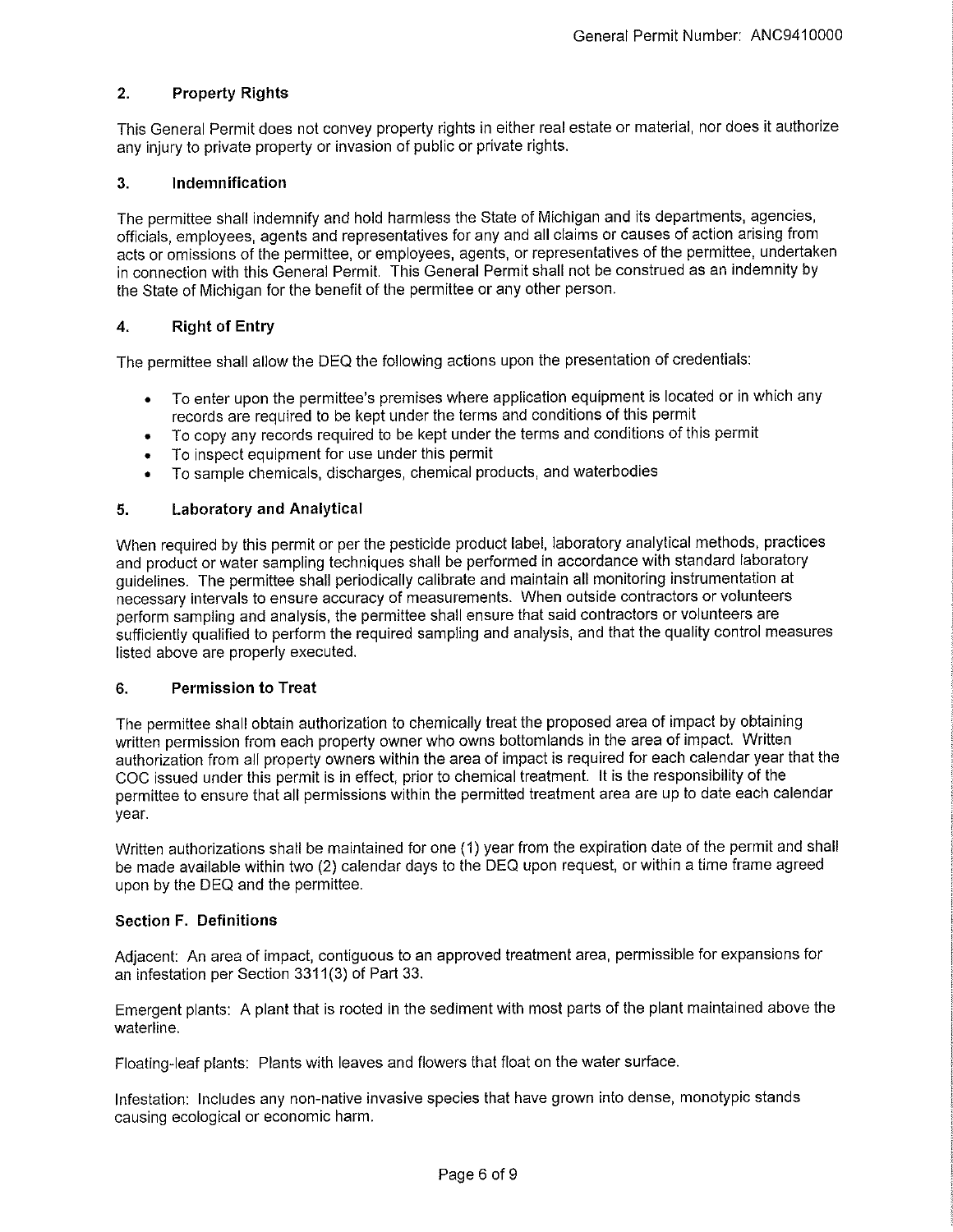Initial Chemical Treatment: The first treatment of each calendar year to areas originally permitted, and to each area of expansion or revision, for each year of the life of the permit.

Native: An indigenous species to the ecosystem of Michigan prior to European settlement.

Non-native Invasive: An introduced species that did not occur in Michigan's ecosystem prior to European settlement and where introduction causes or is likely to cause habitat, environmental, or economic harm, or harm to human health.

Shoreline: The line marking the edge of a body of water.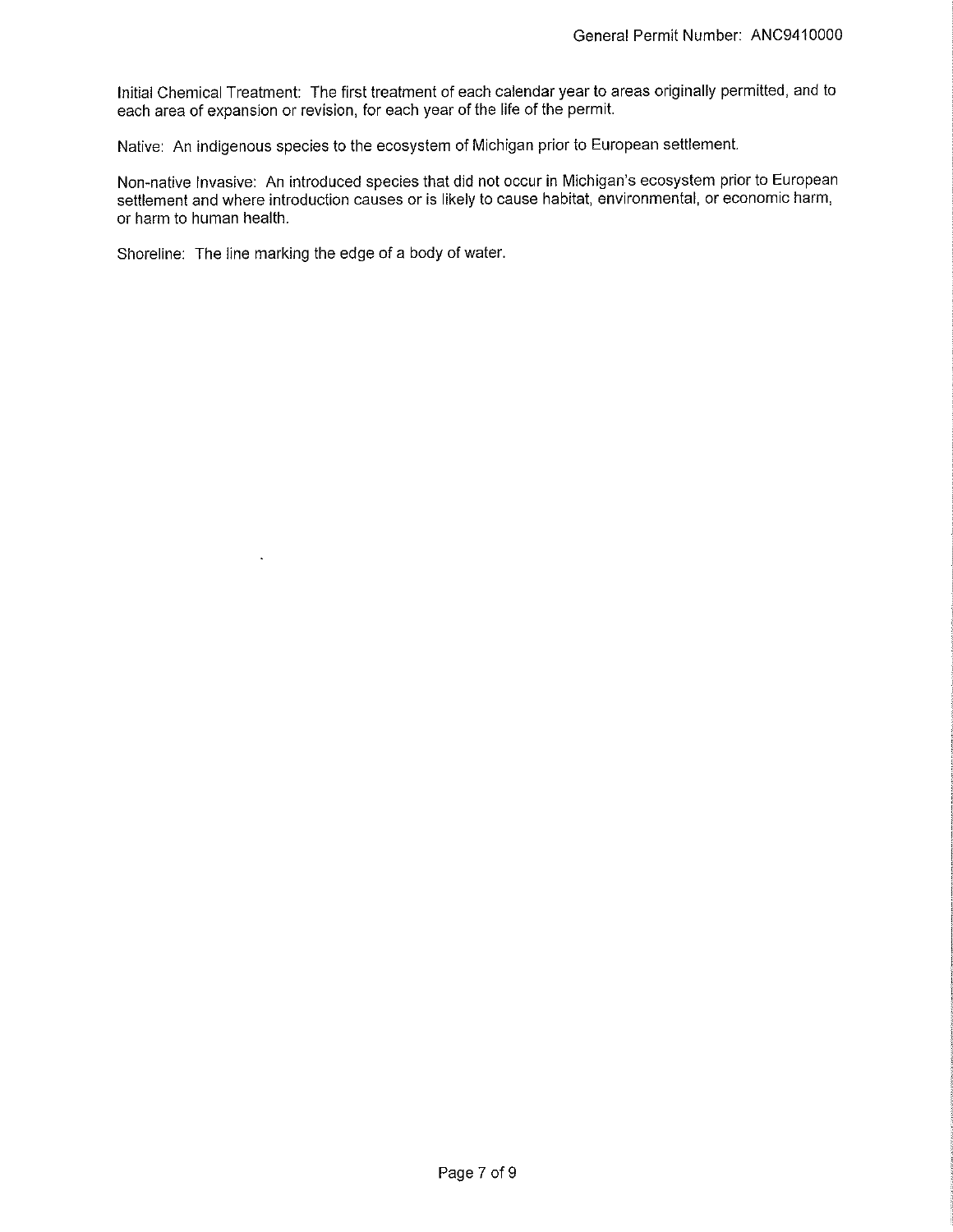## APPENDIX A

List of municipalities for the purpose of notification two (2) business days prior to an expansion of chemical treatment due to an infestation of non-native invasive species

| <b>Waterbody</b>                | <b>Municipality</b>                     |
|---------------------------------|-----------------------------------------|
| Chippewa River                  | Union Township                          |
| Detroit River                   | City of Ecorse                          |
| <b>Detroit River</b>            | Grosse Ile Township                     |
| Detroit River                   | City of Wyandotte                       |
| <b>Detroit River</b>            | City of Detroit                         |
| <b>Flint River</b>              | City of Flint                           |
| <b>Huron River</b>              | City of Ann Arbor                       |
| Indian River                    | Hiawatha Township                       |
| <b>Indian River</b>             | City of Manistique                      |
| <b>Indian River</b>             | Manistique Township                     |
| Lake Adrian                     | City of Adrian                          |
| Lake Erie                       | Frenchtown Township                     |
| Lake Huron                      | Alpena Township                         |
| Lake Huron                      | City of Alpena                          |
| Lake Huron                      | <b>City of Caseville</b>                |
| Lake Huron                      | City of Harbor Beach                    |
| Lake Huron                      | Lexington Township                      |
| Lake Huron                      | City of Mackinac Island                 |
| Lake Huron                      | Port Austin Township                    |
| Lake Huron                      | Rubicon Township                        |
| Lake Huron                      | Sand Beach Township                     |
|                                 | City of St. Ignace                      |
| Lake Huron                      | <b>Bangor Township</b>                  |
| Lake Huron/Saginaw Bay          | Detour Township                         |
| Lake Huron/St. Mary's River     |                                         |
| Lake Michigan                   | City of Bridgman<br>Charlevoix Township |
| Lake Michigan                   |                                         |
| Lake Michigan                   | City of Charlevoix                      |
| Lake Michigan                   | City of Grand Haven                     |
| Lake Michigan                   | <b>Grand Haven Township</b>             |
| Lake Michigan                   | Lake Township                           |
| Lake Michigan                   | City of Ludington                       |
| Lake Michigan                   | City of New Buffalo                     |
| Lake Michigan/Big Bay de Noc    | Fairbanks Township                      |
| Lake Michigan/Green Bay         | City of Escanaba                        |
| Lake Michigan/Green Bay         | City of Menominee                       |
| Lake Michigan/Green Bay         | Menominee Township                      |
| Lake Michigan/Little Bay de Noc | City of Gladstone                       |
| Lake St. Clair                  | City of Grosse Pointe Farms             |
| Lake St. Clair                  | Harrison Township                       |
| Lake St. Clair                  | Ira Township                            |
| Lake St. Clair                  | <b>City of New Baltimore</b>            |
| Lake Superior                   | Baraga Township                         |
| Lake Superior                   | Carp Lake Township                      |
| Lake Superior                   | Eagle Harbor Township                   |
| Lake Superior                   | Houghton Township                       |
| Lake Superior                   | City of Marquette                       |